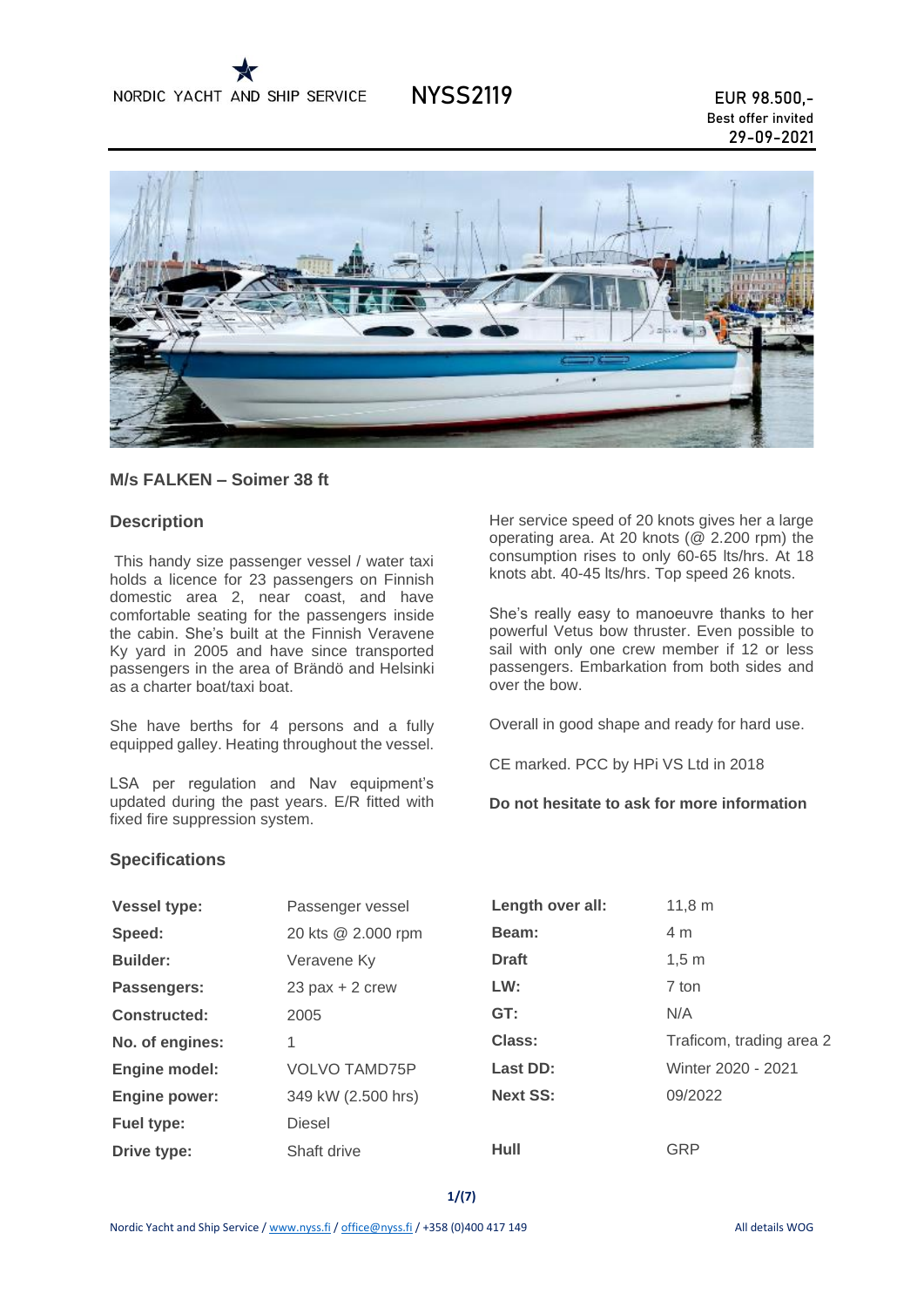# NORDIC YACHT AND SHIP SERVICE **NYSS2119** EUR 98.500,-

Best offer invited 29-09-2021

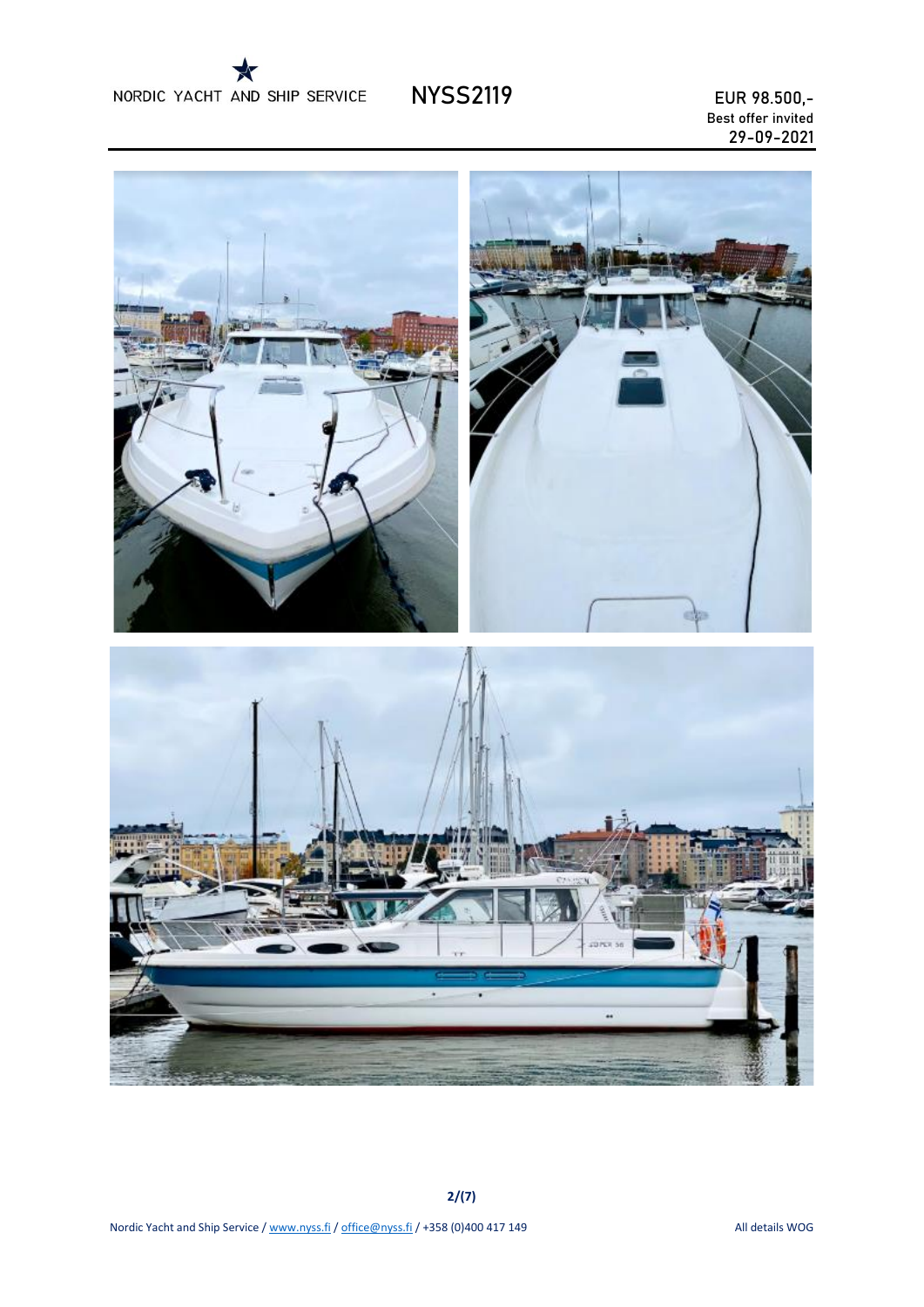#### $\mathbf{r}$ NORDIC YACHT AND SHIP SERVICE **NYSS2119** EUR 98.500,-

Best offer invited 29-09-2021





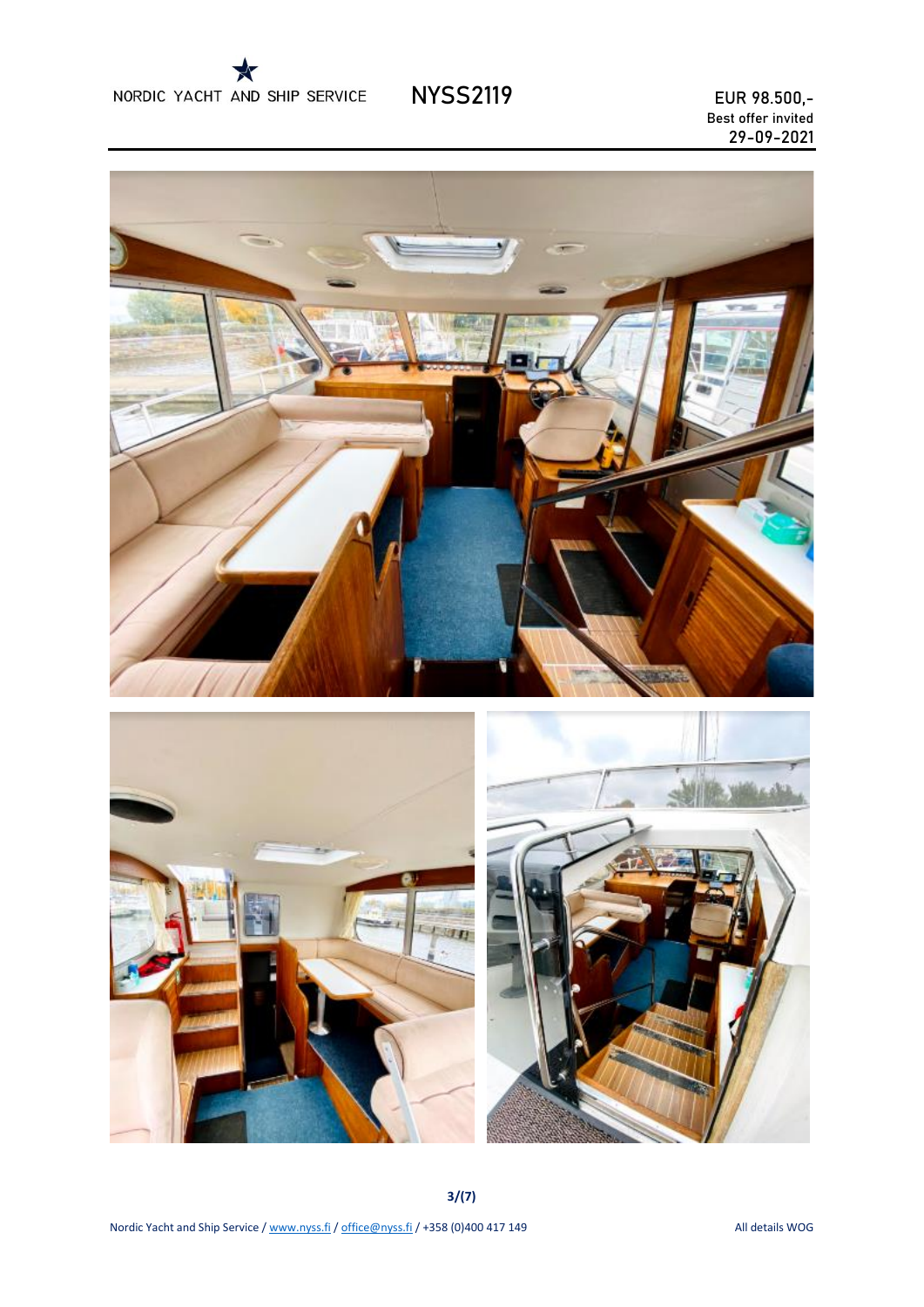

Best offer invited 29-09-2021

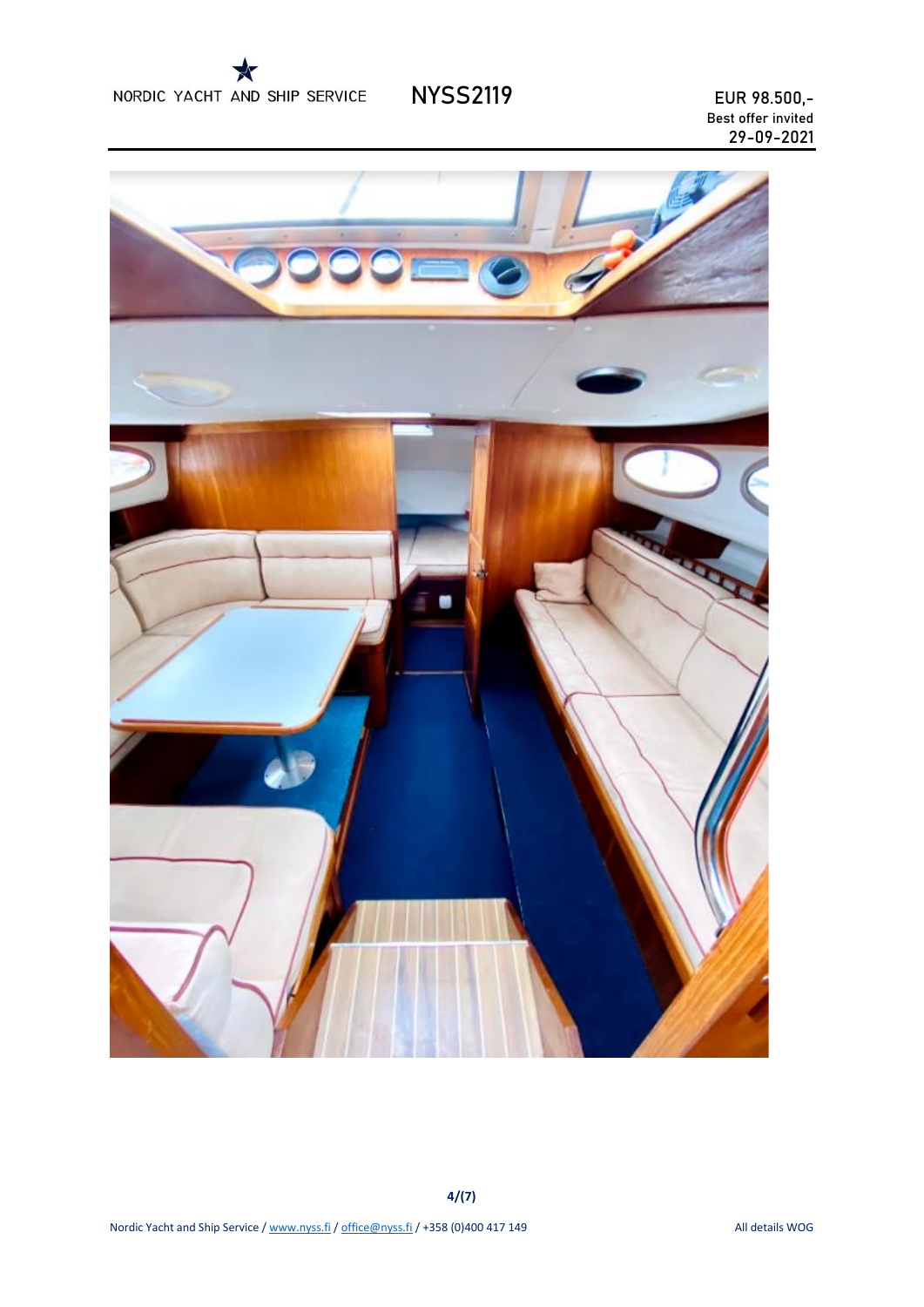#### $\mathbf{r}$ NORDIC YACHT AND SHIP SERVICE **NYSS2119** EUR 98.500,-

Best offer invited 29-09-2021

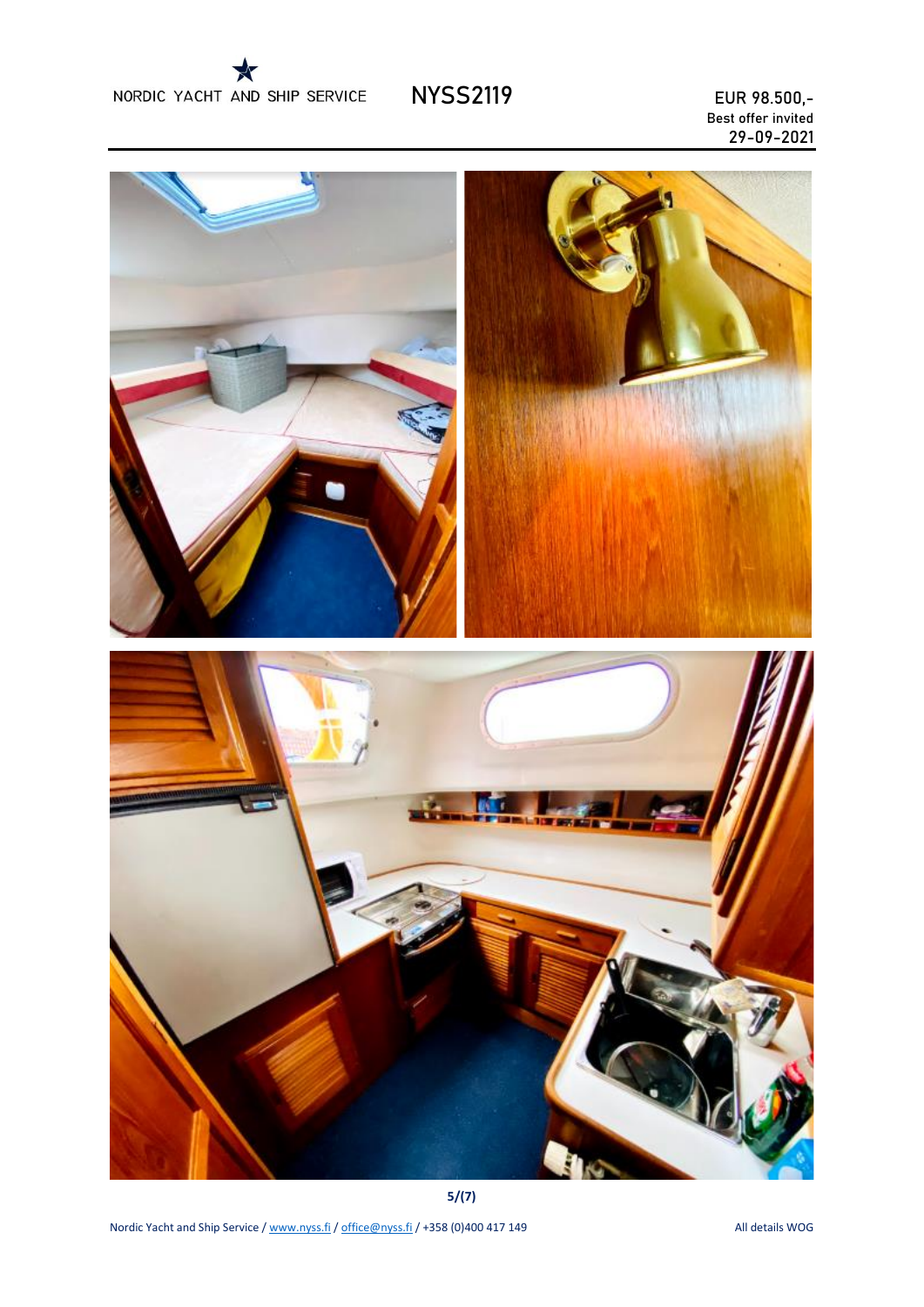### $\blacktriangleright$ NORDIC YACHT AND SHIP SERVICE **NYSS2119** EUR 98.500,-

Best offer invited 29-09-2021